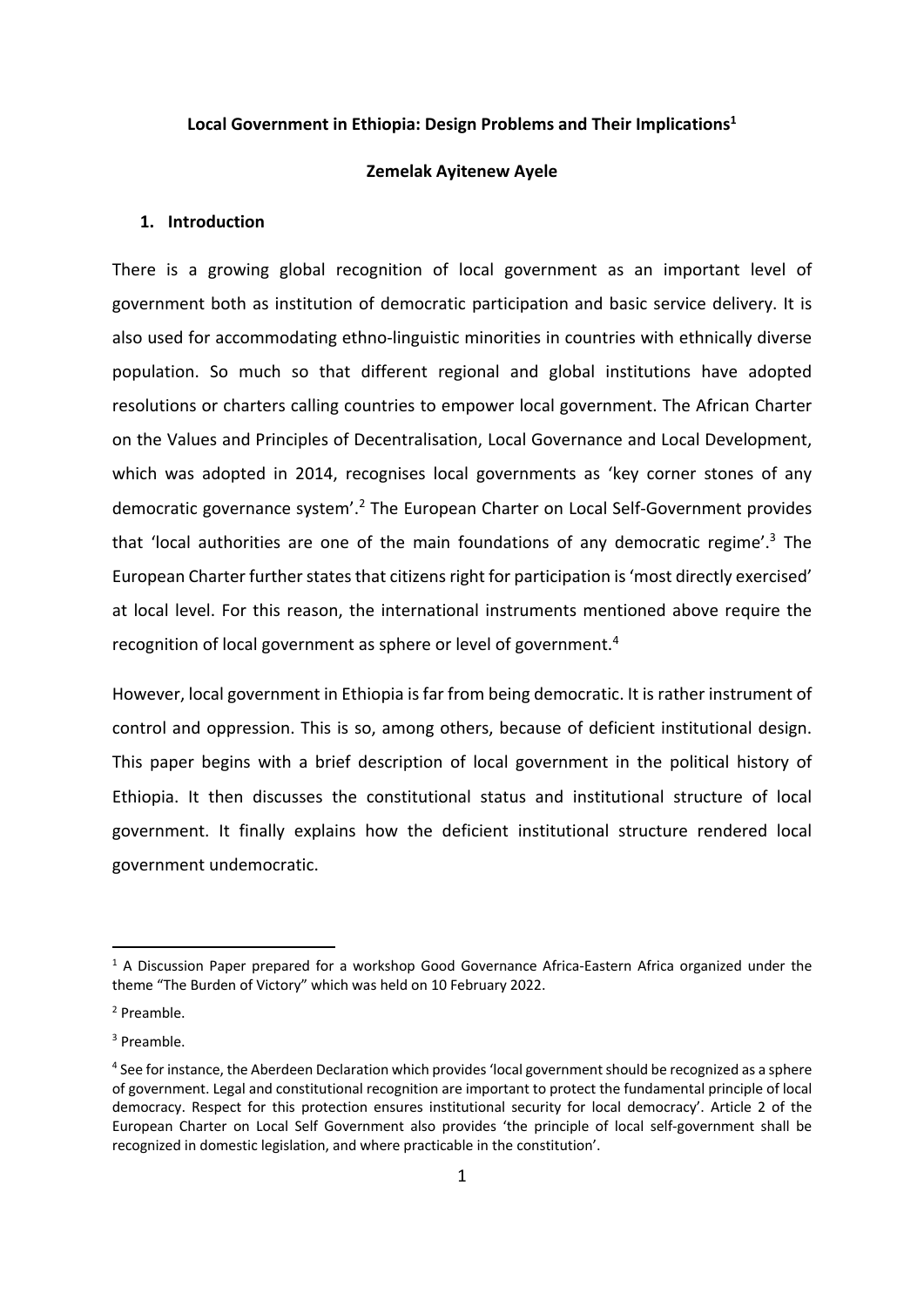#### **2. Local Government in Ethiopian Political History**

Local government institutions are as old as Ethiopia itself, if not older.<sup>5</sup> Since its inception, Ethiopia has had a 'triple layer' of authorities with an Emperor at the centre, provincial governors at the meso-level and local authorities at the lowest level.<sup>6</sup> Local government institutions were the closest and most important levels of government for the people since the central government had limited reach and influence on the lives of the people. The topography of the country, rugged with chains of mountains and valleys crisscrossed by numerous rivers, did not allow the central government to reach every part of the empire. The central government's reach outside its capital was further hindered by the lack of developed infrastructure, such as roads connecting different parts of the country.<sup>7</sup>

A centralized system of government is, thus, a recent phenomenon in the political history of the country which began in the second half of the 19<sup>th</sup> century. The limited influence of the central government over the peripheries of the country, coupled with the ethnic and cultural diversity of the people, allowed the emergence of various types of local government institutions. Local authorities constituted as such enjoyed a significant degree of autonomy from the central government albeit shouldering the responsibility of collecting taxes and tributes and maintaining law and order within their jurisdiction for and in the name of the emperor.

Starting from the 1850s, a process of territorial expansion and centralization began in Ethiopia and, as a result, a limited degree of centralization became possible in the early 20<sup>th</sup> century as the different parts of the country were connected with the capital city through roads, railways and other communication systems. $8$  The road connectivity was enhanced after the five-year occupation of Italy paving the way for even further centralization by Emperor Haile Selassie I, who regained his throne after the Italians were expelled in early 1940s. $9$  The

<sup>5</sup> Teshale Tibebu (1995) *The making of modern Ethiopia 1896-1974* Lawrenceville: The Red Sea Press Inc.

<sup>6</sup> Gebru Tareke (1991) *Ethiopia: power and protest: Peasant revolts in the twentieth century* Cambridge: Cambridge University Press, 36. See also Zemelak Ayele (2014) *Local Government in Ethiopia: Advancing development and accommodating ethnic minorities Baden-Baden-Nomos Verlagsges, 88. 7Ibid.* 

*Ibid*. 8 Bahru Zewde (2002).

<sup>&</sup>lt;sup>9</sup>Teshale (1995) 107.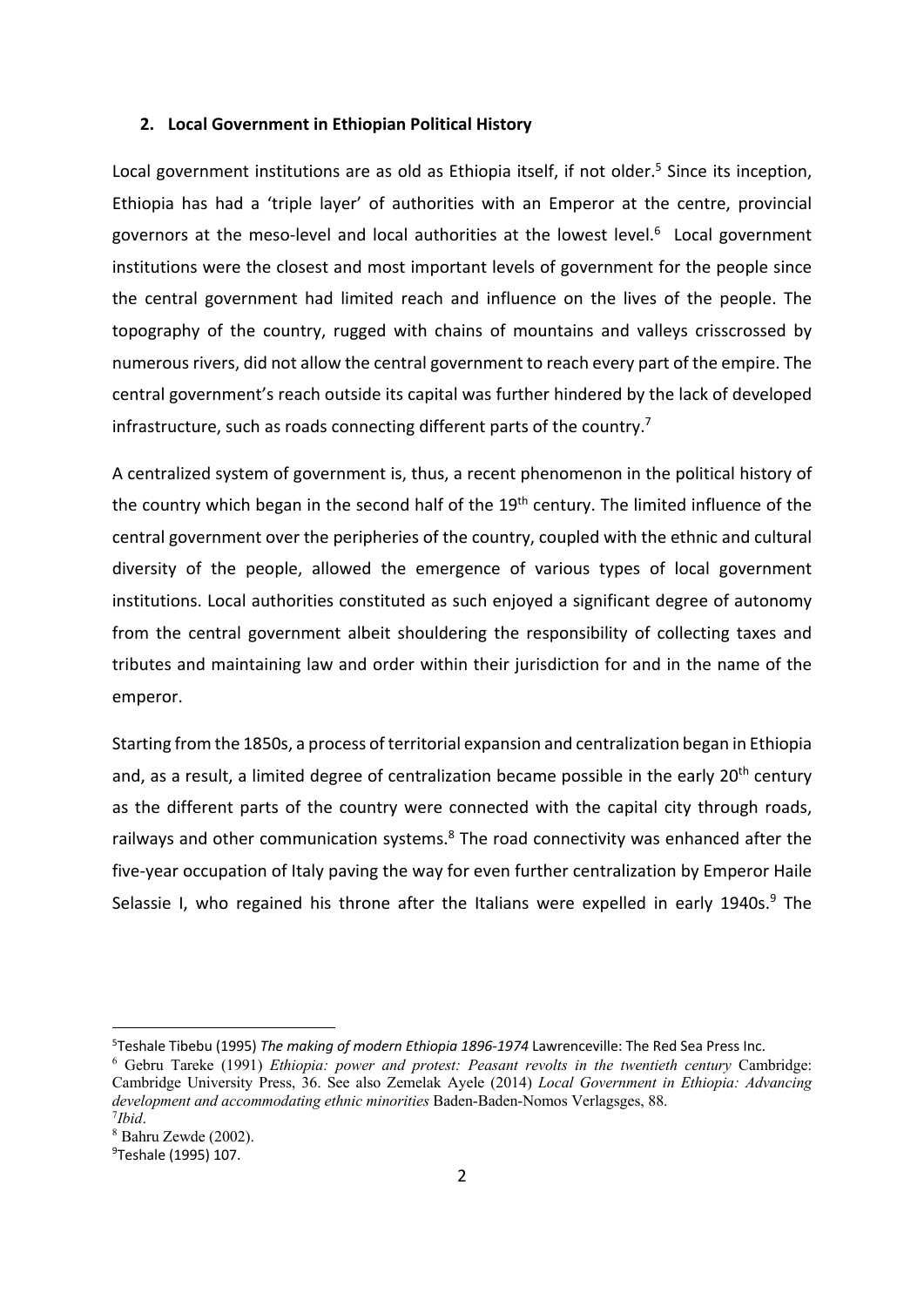centralization process reached its 'zenith' during the *Derg*, the military regime that overthrew Emperor Haile Selassie I and introduced socialism in the country.10

In fact, soon after the expulsion of the Italian occupying forces, a reform on local administration was introduced under Emperor Haile Selassie I with the aim of centralizing power in the person of the Emperor. The reform involved redrawing provincial and local boundaries and centralizing the appointment of local authorities.<sup>11</sup> Subsequently, among the first reforms the *Derg* introduced was also a reform on local authorities.12 It established urban dwellers associations (UDA) in urban areas which were structured at *kebele* (an institution that the *Derg* created for the first time), *kefitegna* (which is composed of several *kebeles)*, zone (in Addis Ababa) and city level.<sup>13</sup> In the rural areas, peasant associations were established at *kebele*, *woreda (*district*)* and *awraja* (province) levels. These local institutions played a crucial role in the implementation of the *Derg's* rural and urban land nationalization programs. They also provided basic services and availed certain basic goods, such as food, and toiletries for the people at affordable price.<sup>14</sup> However, they were later used to implement the *Derg's* infamous Red Terror operations and gradually turned into a very frightful apparatus of oppression and control.15 After a 17-year armed struggle, the *Derg* was finally overthrown by the Ethiopian People's Revolutionary Democratic Front (EPRDF) in May 1991. The latter began a process of decentralization which culminated in the formation a federal system; with a federal government at the centre and states (regions) at the periphery.16

# **3. Local Government and its Institutional Organization**

Under the Ethiopian federal dispensation, any level of government below the state level of government is considered as local government. Currently, there are two types of local government in Ethiopia: ordinary or regular local government and an ethnic local

<sup>10</sup> Bahru Zewde (2002).

 $11$ Teshale (1995).

<sup>12</sup> For more on this see Cohen J & Koehn P (1980) *Ethiopian provincial and municipal government: Imperial patterns and post-revolutionary changes* East Lansing: African Studies Center Michigan State University. 13 Zemelak (2014).

<sup>&</sup>lt;sup>14</sup>*Ibid.*<br><sup>15</sup>*Ibid.*<br><sup>16</sup> Art 47, Federal Democratic Republic Ethiopia Constitution (1995).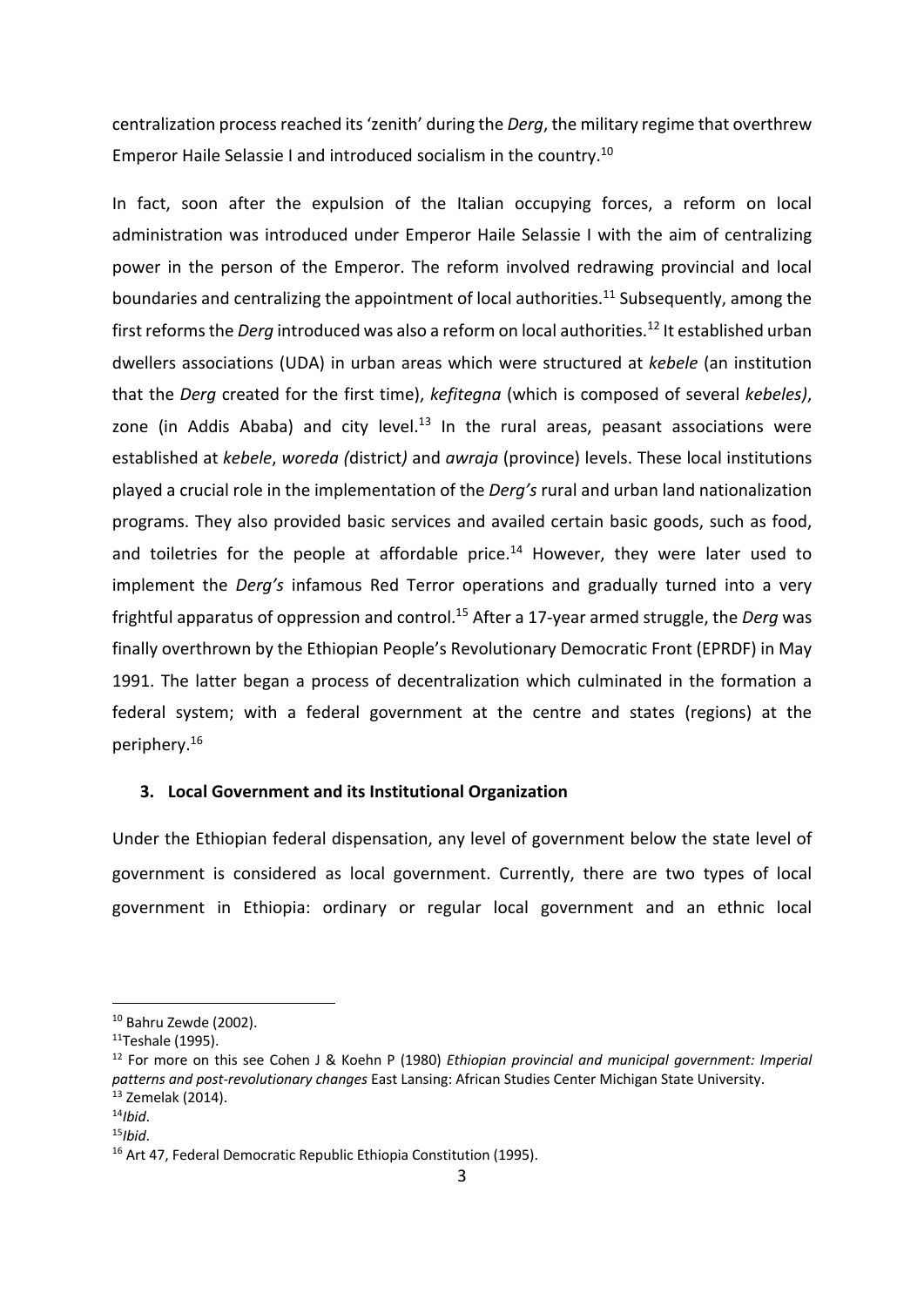government.17 In the category of ordinary local government are *woreda* (district) and city administration. A *woreda* is established in rural areas, while a city administration is an urban local government. There are close to 900 *woredas* and a little over 100 city administrations in Ethiopia.18 Addis Ababa and Dire Dawa, the two largest cities which are within the jurisdiction of the federal government, also fall within the category of city administration, despite having a special political and financial status.



*Fig. 1 Organizational Structure of Local Government in Ethiopia*

The ethnic local government is established based on the foundational principle of the Ethiopian federal system - the right to self-determination of ethnic communities.<sup>19</sup> Relatively large communities such as the Somali, Oromo, Tigray, Afar, Amhara and since recently the Sidama have a state which bears the name of the community. Other ethnic communities are found in minority in one of the eleven states. The Southern Ethiopia Nations, Nationalities and Peoples Region (SNNPR) has over fifty ethnic communities, while Gambella and Benishangul-Gumuz have five indigenous ethnic communities each. In the states where there are intra-state ethnic minorities, ethnic local governments have been established in the form of a *liyu woreda* (special district) or nationality zone. These local governments are established

**Source:** Prepared by the author

<sup>&</sup>lt;sup>17</sup> For more on this see Zemelak Ayele & Yonatan Fessha 'The place and status of local government in federal states: The case of Ethiopia' 58 (4) *African Today* (2012) 89-109.

<sup>&</sup>lt;sup>18</sup>Ayenew Berhanu (2017) The politics of local government creation and boundary demarcation in Ethiopia's federation: challenges and implications (Unpublished PhD thesis, Centre for Federalism and Governance Studies, Addis Ababa University).

<sup>19</sup> Art 39, Constitution.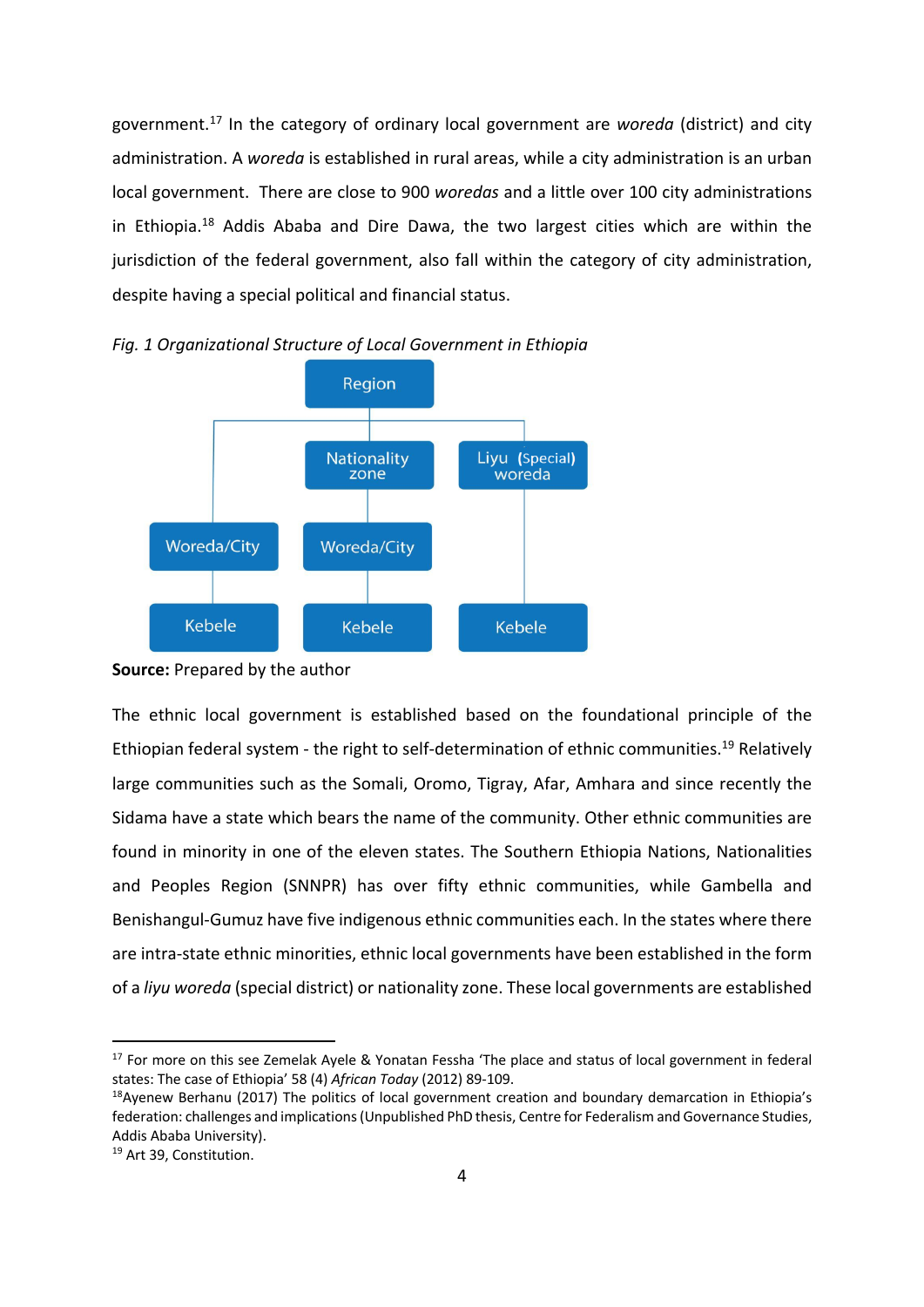along ethnic lines and in principle anyone of them can secede from the state within which it is found to become an autonomous state and a member of the Ethiopian federation. The Sidama state was, for instance, a nationality zone within the SNNPR before it became a state in 2020. The *kebele* is the lowest administrative unit found both in rural *woredas* and cities.

### **4. Problems of Institutional Design of Local Government and their Implications**

The 1995 Constitution barely mentions local government. It only makes a passing reference to it. Local government is, thus, within the exclusive competence of the states. The state constitutions establish *woreda* as the principal local government. They also provide for the establishment of city administrations and municipalities in urban areas. Partly due to the nonrecognition of local government in the federal constitution, local government in Ethiopia suffers from various institutional defects that have grave implications on the political autonomy and democratic relevance of local government units. In light of the preceding, aspects of problems of design and their implications are summed up hereunder.

- Local government's competencies are not clearly defined both under the federal and state constitutions;
- Local government has no clearly defined and sufficient source of internal revenue. It is almost entirely dependent on revenue transfers from the states which keeps it under the political thumb of the states;
- Local government has a compromised administrative autonomy which hindered it from recruiting and hiring skilled bureaucrats;
- Local elections are not treated as important as general elections. Six local elections have been held since the 1991 regime change and none of them were competitive;
- Opposition parties view local elections as unworthy of their effort and attention. They, thus, boycotted all the six local elections which have been held thus far;
- The seventh local election was supposed to be held in 2017, but has been postponed indefinitely without raising any constitutional or political controversy as it should.

# **5. Conclusion**

It is almost truism that there cannot be a democratic order or an efficient system of basic service delivery without a functioning local government. It is, thus, important that any effort